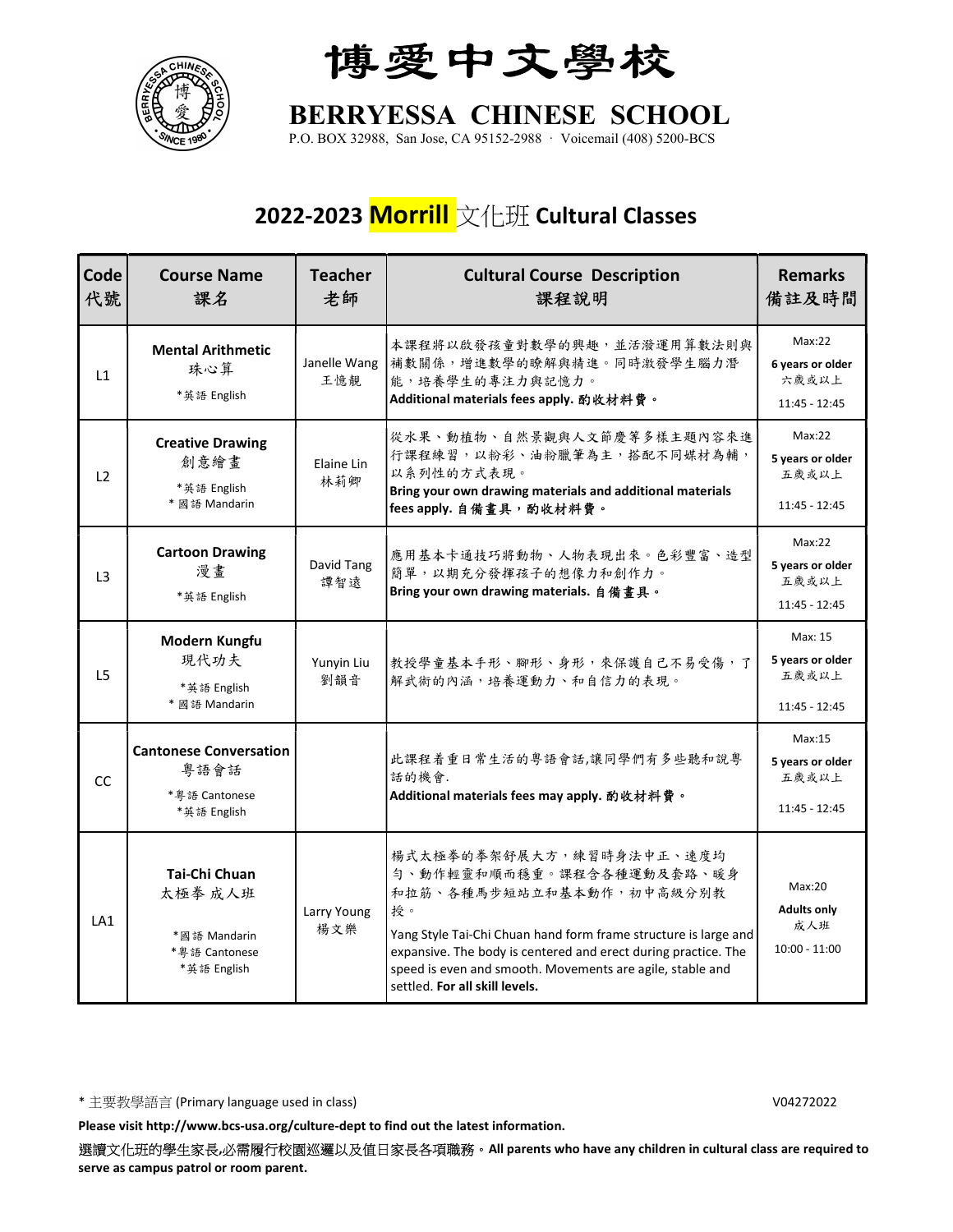

博愛中文學校

BERRYESSA CHINESE SCHOOL

P.O. BOX 32988, San Jose, CA 95152-2988 · Voicemail (408) 5200-BCS

## 2022-2023 Sierramont 文化班 Cultural Classes

| Code<br>代號     | <b>Course Name</b><br>課名                                                         | <b>Teacher</b><br>老師 | <b>Cultural Course Description</b><br>課程說明                                                                                          | <b>Remarks</b><br>備註及時間                                                 |
|----------------|----------------------------------------------------------------------------------|----------------------|-------------------------------------------------------------------------------------------------------------------------------------|-------------------------------------------------------------------------|
| S <sub>3</sub> | <b>Cartoon Drawing</b><br>漫畫<br>*英語 English                                      | Wayne Chen<br>陳文宗    | 依據傳統藝術,教導繪畫,強調姿態、形象和個性的描寫,<br>但用 Anime/Manga/Cartoon/Comic 做主題。本課程以教授性<br>格、姿勢和結構的設計為目標。<br>Bring your own drawing materials. 自備畫具。 | Max:24<br>8 years or older<br>九歲或以上<br>$11:45 - 12:45$                  |
| S8             | <b>Badminton</b><br>羽毛球<br>*英語 English                                           | Gordon Chew<br>趙國勤   | 羽毛球初级班是教授學生羽毛球的基本熱身、握拍、發球、<br>基本擊球動作和基本步伐。對技能較好的同學會教授高球、<br>吊球、挑球、放網球和多球訓練等。<br>Bring your own racket. 自備球拍。                        | Max:24<br>9 years or older<br>九歲或以上<br>$11:45 - 12:45$                  |
| <b>MC</b>      | <b>Mandarin Conversation</b><br>國語會話班<br>*國粤英語<br>Mandarin, Cantonese, & English |                      | 此課程着重日常生活的國語會話,讓同學們有多些聽和說國話<br>的機會. 適合初學國語的學生.<br>Additional materials fees may apply. 酌收材料費。                                       | Max:15<br>8 years or older<br>九歲或以上<br>11:45 - 12:45                    |
| <b>MS</b>      | Introduction to<br><b>Chinese Culture</b><br>中國文化特別班<br>*國語 Mandarin             |                      | 以主題為單元教授多元的文化課程,讓學生精進國語,並<br>多方面的接受中國文化的薰陶,更進一步為 SAT<br>Chinese、AP Chinese 考試打下基礎。<br>中國文化特別班目前有三套課程,每年課程內容獨立。                      | Max:20<br>12 years or older<br>十二歲或以上<br>(建議 M7 或以上)<br>11:45 - 12:45   |
| AP             | Introduction to<br><b>AP Chinese</b><br>AP 中文必勝班<br>*國語 Mandarin                 |                      | 強調 AP Chinese 理念教學,並透過 AP Chinese 考試介紹及<br>實際練習,讓學生可順利通過 AP Chinese 考試。<br>學生上此課程前,最好有些許中國文化常識基礎。                                   | Max:20<br>14 years or older<br>十四歲或以上<br>(建議 M9 或以上)<br>11:45 - 12:45   |
| SX5            | <b>Chinese Instruments</b><br>中國樂器<br>*英語 English                                | Anita Tran<br>李浩勤    | 由廣州中國樂器名演奏家李浩勤教授中國樂器:琵琶,二<br>胡,及古箏。課程包括技巧、基本練習、視譜、拍子、節<br>奏、樂曲、基本樂理等等。<br>Bring your own instrument 自備樂器                            | Max:20<br>$9+$ years<br>child & adult<br>九歲以上<br>學童及成人<br>11:45 - 12:45 |

\* 主要教學語言 (Primary language used in class) V04272022

Please visit http://www.bcs-usa.org/culture-dept to find out the latest information.

選讀文化班的學生家長,必需履行校園巡邏以及值日家長各項職務。All parents who have any children in cultural class are required to serve as campus patrol or room parent.